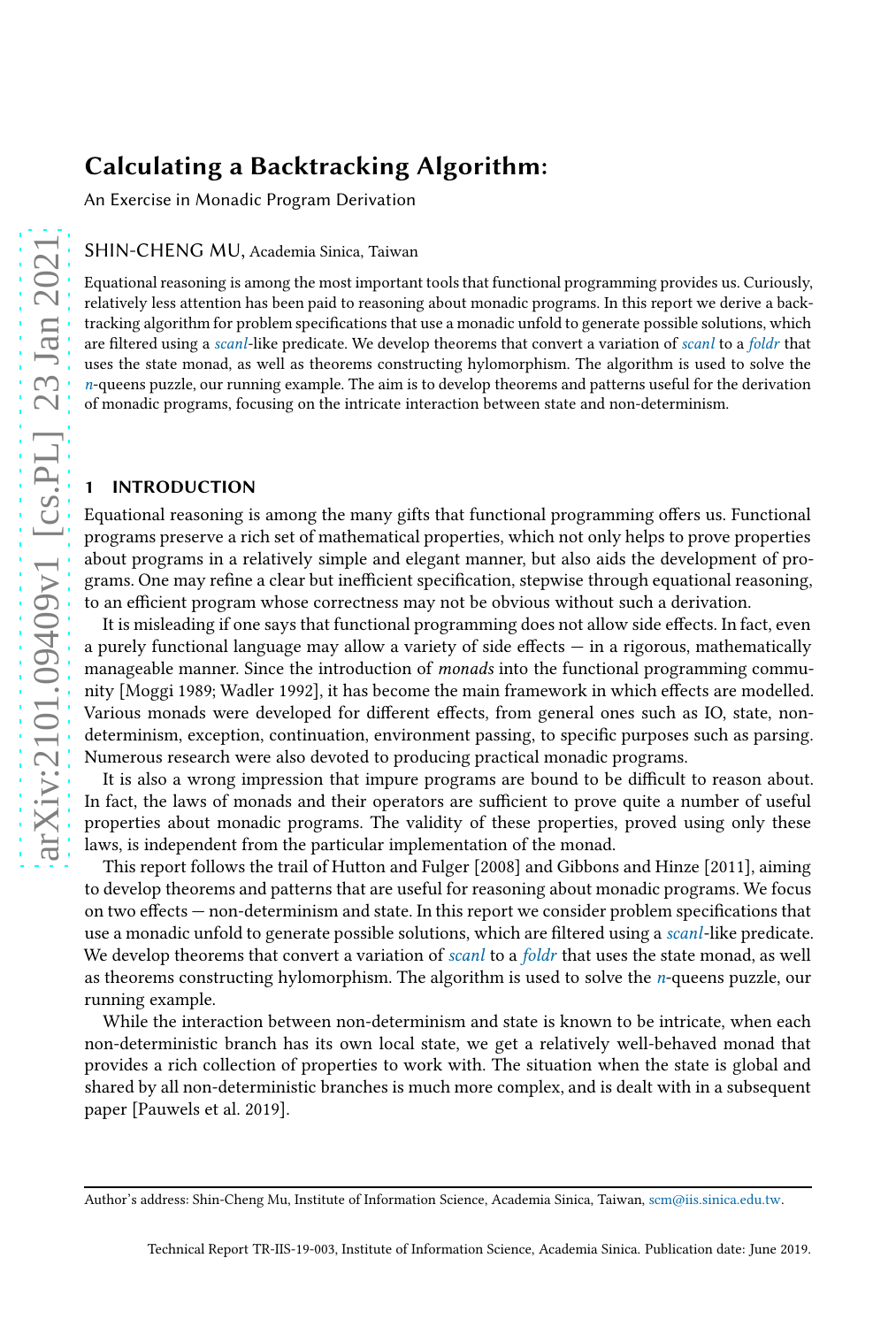#### 2 MONAD AND EFFECT OPERATORS

A monad consists of a type constructor  $m::* \rightarrow *$  and two operators *return* and "bind" ( $\gg$ ), often modelled by the following Haskell type class declaration:<sup>[1](#page-1-0)</sup>

```
class Monad m where
   return a \rightarrow m a(\ggg) :: m a \rightarrow (a \rightarrow m b) \rightarrow m b.
```
They are supposed to satisfy the following monad laws:

$$
return x \gg f = f x, \tag{1}
$$

<span id="page-1-5"></span><span id="page-1-2"></span>
$$
m \gg return = m \,, \tag{2}
$$

$$
(m \gg f) \gg g = m \gg (\lambda x \to f x \gg g). \tag{3}
$$

We also define  $m_1 \gg m_2 = m_1 \gg \text{const}$   $m_2$ , which has type  $(\gg)$  ::  $m \text{ a} \to m \text{ b} \to m \text{ b}$ . Kleisli composition, denoted by  $(\gg)$ , composes two monadic operations  $a \to m b$  and  $b \to m c$  into an operation  $a \to m$  c. The operator  $(\circledast)$  applies a pure function to a monad.

 $(\gg)$  :: Monad  $m \Rightarrow (a \rightarrow m b) \rightarrow (b \rightarrow m c) \rightarrow a \rightarrow m c$  $(f \gg g) x = f x \gg g$ ,  $(\text{(*)})$  :: Monad  $m \Rightarrow (a \rightarrow b) \rightarrow m \ a \rightarrow m \ b$  $f \circledast n = n \gg (return \cdot f)$ .

The following properties can be proved from their definitions and the monad laws:

<span id="page-1-3"></span><span id="page-1-1"></span>
$$
(f \cdot g) \circledast m = f \circledast (g \circledast m), \qquad (4)
$$

$$
(f \circledast m) \gg g = m \gg (g \cdot f), \tag{5}
$$

$$
f \circledast (m \gg k) = m \gg (\lambda x \to f \circledast k x), x \text{ not free in } f. \tag{6}
$$

Effect and Effect Operators. Monads are used to model effects, and each effect comes with its collection of operators. For example, to model non-determinism we assume two operators  $\emptyset$  and  $(\|)$ , respectively modeling failure and choice. A state effect comes with operators get and put, which respectively reads from and writes to an unnamed state variable.

A program may involve more than one effect. In Haskell, the type class constraint MonadPlusin the type of a program denotes that the program may use  $\emptyset$  or  $(\parallel)$ , and possibly other effects, while MonadState s denotes that it may use get and put. Some theorems in this report, however, apply only to programs that, for example, use non-determinism and no other effects. In such cases we will note in text that the theorem applies only to programs "whose only effect is non-determinism." The set of effects a program uses can always be statically inferred by syntax.

Total, Finite Programs. Like in other literature on program derivation, we assume a set-theoretic semantics in which functions are total. We thus have the following laws regarding branching:

<span id="page-1-4"></span>
$$
f \text{ (if } p \text{ then } e_1 \text{ else } e_2) = \text{if } p \text{ then } f \text{ } e_1 \text{ else } f \text{ } e_2 \text{ }, \tag{7}
$$

if *p* then 
$$
(\lambda x \to e_1)
$$
 else  $(\lambda x \to e_2) = \lambda x \to$  if *p* then  $e_1$  else  $e_2$ . (8)

<span id="page-1-0"></span><sup>&</sup>lt;sup>1</sup>This report uses type classes to be explicit about the effects a program uses. For example, programs using non-determinism are labelled with constraint MonadPlus  $m$ . The style of reasoning proposed in this report is not tied to type classes or Haskell, and we do not strictly follow the particularities of type classes in the current Haskell standard. For example, we overlook the particularities that a Monad must also be Applicative, MonadPlus be Alternative, and that functional dependency is needed in a number of places in this report.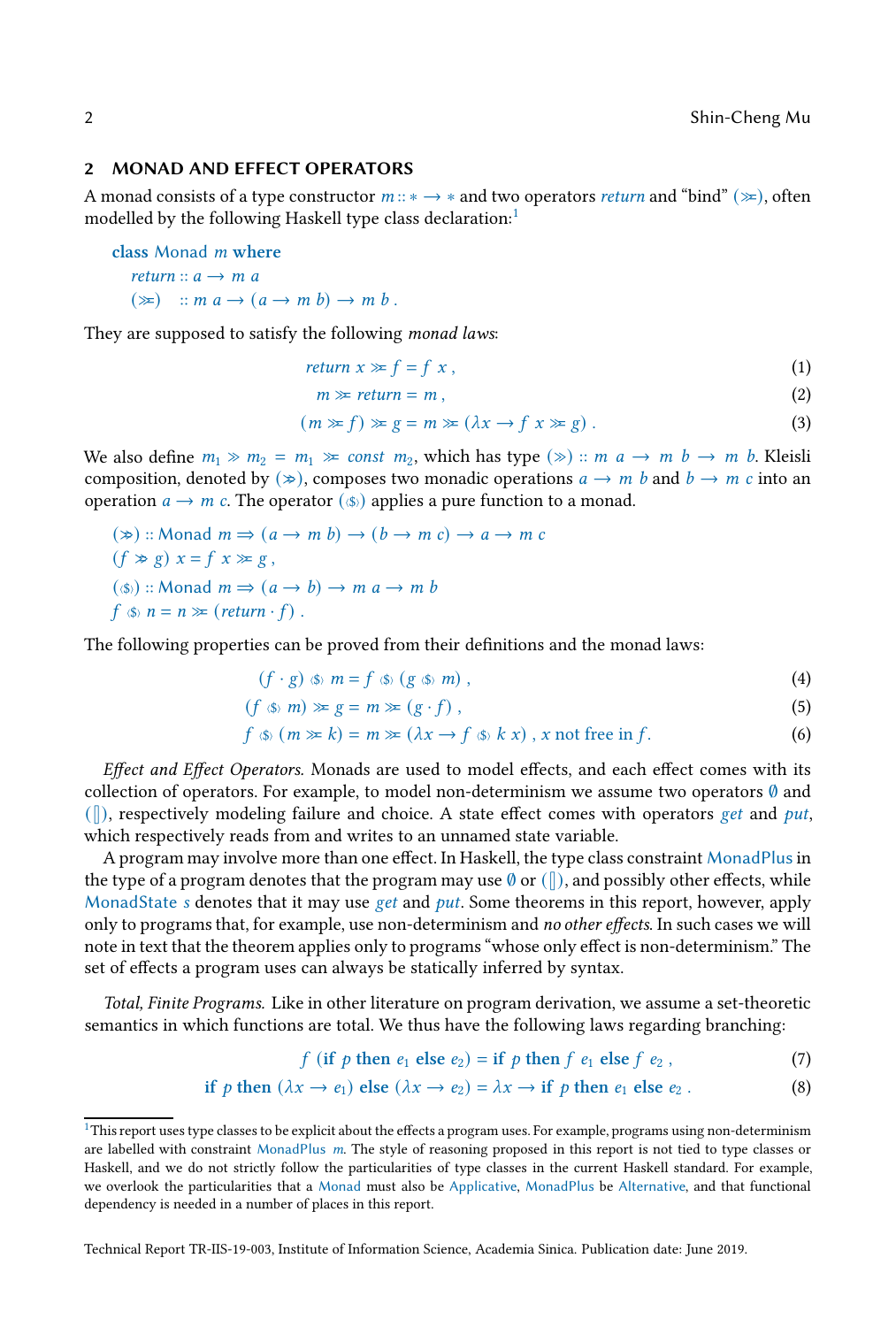Lists in this report are inductive types, and unfolds generate finite lists too. Non-deterministic choices are finitely branching. Given a concrete input, a function always expands to a finitelysized expression consisting of syntax allowed by its type. We may therefore prove properties of a monadic program by structural induction over its syntax.

## <span id="page-2-5"></span>3 EXAMPLE: THE n-QUEENS PROBLEM

Reasoning about monadic programs gets more interesting when more than one effect is involved. Backtracking algorithms make good examples of programs that are stateful and non-deterministic, and the n-queens problem, also dealt with by Gibbons and Hinze [\[2011](#page-13-2)], is among the most well-known examples of backtracking.<sup>[2](#page-2-0)</sup>

In this section we present a specification of the problem, before transforming it into the form unfoldM p  $f \gg$  filt (all ok · scanl<sub>+</sub> ( $\oplus$ ) st) (whose components will be defined later), which is the general form of problems we will deal with in this report.

## 3.1 Non-Determinism

Since the *n*-queens problem will be specified by a non-deterministic program, we discuss nondeterminism before presenting the specification. We assume two operators  $\emptyset$  and  $(\|)$ :

class Monad  $m \Rightarrow$  MonadPlus m where  $\emptyset$  :: m a  $(\Vert) :: m \ a \rightarrow m \ a \rightarrow m \ a$ .

The former denotes failure, while  $m \parallel n$  denotes that the computation may yield either m or n. What laws they should satisfy, however, can be a tricky issue. As discussed by Kiselyov [\[2015](#page-13-3)], it eventually comes down to what we use the monad for. It is usually expected that  $(\|)$  and Ø form a monoid. That is,  $(\parallel)$  is associative, with  $\emptyset$  as its zero:

$$
(m \parallel n) \parallel k = m \parallel (n \parallel k), \qquad (9)
$$

<span id="page-2-4"></span><span id="page-2-3"></span><span id="page-2-2"></span><span id="page-2-1"></span>
$$
\emptyset \parallel m = m = m \parallel \emptyset. \tag{10}
$$

It is also assumed that monadic bind distributes into  $(\|)$  from the end, while Ø is a left zero for  $(\gg):$ 

left-distributivity: 
$$
(m_1 \parallel m_2) \gg f = (m_1 \gg f) \parallel (m_2 \gg f)
$$
, (11)

$$
\textbf{left-zero}: \qquad \qquad \emptyset \gg f = \emptyset. \tag{12}
$$

We will refer to the laws [\(9\)](#page-2-1), [\(10\)](#page-2-2), [\(11\)](#page-2-3), [\(12\)](#page-2-4) collectively as the *nondeterminism laws*. Other properties regarding  $\emptyset$  and  $(\parallel)$  will be introduced when needed.

The monadic function filt  $p \times x$  returns  $x$  if  $p \times x$  holds, and fails otherwise:

filt :: MonadPlus  $m \Rightarrow (a \rightarrow \text{Bool}) \rightarrow a \rightarrow m$  a filt  $p x = \text{guard}(p x) \gg \text{return } x$ ,

where *guard* is a standard monadic function defined by:

guard :: MonadPlus  $m \Rightarrow$  Bool  $\rightarrow m$  () guard  $b =$  if b then return () else  $\emptyset$ .

The following properties allow us to move *guard* around. Their proofs are given in Appendix [A.](#page-14-2)

<span id="page-2-6"></span>
$$
guard (p \land q) = guard p \gg guard q , \qquad (13)
$$

<span id="page-2-0"></span> $^2$ Curiously, Gibbons and Hinze [\[2011\]](#page-13-2) did not finish their derivation and stopped at a program that exhaustively generates all permutations and tests each of them. Perhaps it was sufficient to demonstrate their point.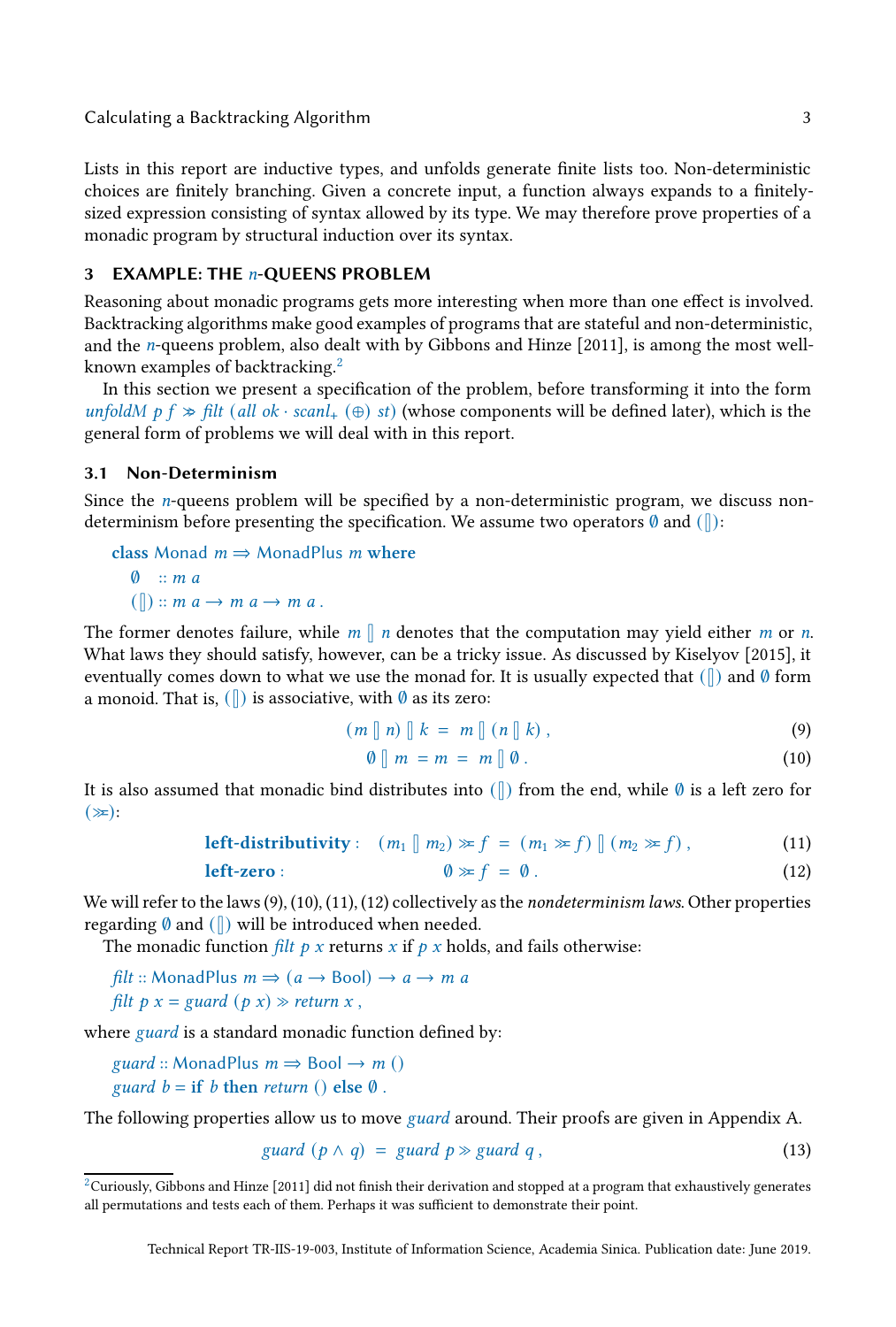<span id="page-3-0"></span>

| 0 1 2 3 4 5 6 7              |  |  |  |  | 0 1 2 3 4 5 6 7                                                                            |  | 0 1 2 3 4 5 6 7                                         |  |  |  |
|------------------------------|--|--|--|--|--------------------------------------------------------------------------------------------|--|---------------------------------------------------------|--|--|--|
| $0 \ldots \ldots \ldots Q$ . |  |  |  |  | $\begin{array}{ccccccccccccccccc}\n\hline\n0 & 0 & 1 & 2 & 3 & 4 & . & . & .\n\end{array}$ |  | $0 0-1$ $-5-6-7$                                        |  |  |  |
| $1 \ldots Q$                 |  |  |  |  | $1 1\;2\;3\;4$                                                                             |  | $1$ . $0 - 1$ $-5 - 6$                                  |  |  |  |
| 2. <i>0</i> .                |  |  |  |  | 2 234                                                                                      |  | $2$ , $0 - 1$ , $-5$                                    |  |  |  |
| $30.111$ . $11.111$          |  |  |  |  | $3 \mid 3 \mid 4 \mid \ldots \mid$ .                                                       |  | $3 3$ 0                                                 |  |  |  |
| 4. Q                         |  |  |  |  | $414$                                                                                      |  | $4 \mid 4 \mid 3 \ldots 0 \ldots$                       |  |  |  |
| $5 \cdot Q$                  |  |  |  |  | 5.1.1.1.1.1.12                                                                             |  | $5 \vert 5 \vert 4 \vert 3 \vert \ldots 0 \vert \ldots$ |  |  |  |
| $6 \ldots Q$                 |  |  |  |  | $6$ . 12 13                                                                                |  | $6 \mid 6 \mid 5 \mid 4 \mid 3 \ldots 0$ .              |  |  |  |
| $7 \cdot Q \cdot$            |  |  |  |  |                                                                                            |  | $7 \mid 7 \mid 6 \mid 5 \mid 4 \mid 3 \mid  \mid 0$     |  |  |  |
| (a) (b) (c)                  |  |  |  |  |                                                                                            |  |                                                         |  |  |  |

Fig. 1. (a) This placement can be represented by  $[3, 5, 7, 1, 6, 0, 2, 4]$ . (b) Up diagonals. (c) Down diagonals.

<span id="page-3-2"></span><span id="page-3-1"></span>
$$
guard\ p \gg (f \ll m) = f \ll (guard\ p \gg m) . \tag{14}
$$

$$
guard \, p \gg m = m \gg (\lambda x \to guard \, p \gg return \, x), \text{ if } m \gg 0 = 0 \,. \tag{15}
$$

#### 3.2 Specification

The aim of the puzzle is to place *n* queens on a *n* by *n* chess board such that no two queens can attack each other. Given *n*, we number the rows and columns by  $[0 \tcdot n - 1]$ . Since all queens should be placed on distinct rows and distinct columns, a potential solution can be represented by a permutation xs of the list  $[0 \t ... n-1]$ , such that xs!!  $i = j$  denotes that the queen on the *i*th column is placed on the  $j$ th row (see Figure [1\(](#page-3-0)a)). In this representation queens cannot be put on the same row or column, and the problem is reduced to filtering, among permutations of  $[0 \t ... n-1]$ , those placements in which no two queens are put on the same diagonal. The specification can be written as a non-deterministic program:

```
queens :: MonadPlus m \Rightarrow Int \rightarrow m [Int]
queens n = perm [0..n-1] \gg filt safe,
```
where *perm* non-deterministically computes a permutation of its input, and the pure function safe ::  $[Int] \rightarrow$  Bool determines whether no queens are on the same diagonal.

This specification of *queens* generates all the permutations, before checking them one by one, in two separate phases. We wish to fuse the two phases and produce a faster implementation. The overall idea is to define *perm* in terms of an unfold, transform *filt safe* into a fold, and fuse the two phases into a hylomorphism [\[Meijer et al. 1991\]](#page-13-4). During the fusion, some non-safe choices can be pruned off earlier, speeding up the computation.

*Permutation.* The monadic function *perm* can be written both as a fold or an unfold. For this problem we choose the latter. The function select non-deterministically splits a list into a pair containing one chosen element and the rest:

```
select :: MonadPlus m \Rightarrow [a] \rightarrow m (a, [a]).
select \lceil \cdot \rceil = \emptysetselect (x : xs) = return (x, xs) \mid ((id \times (x:)) \text{ } \textcircled{s} \textcirc select xs),
```
where  $(f \times g)$   $(x, y) = (f \times g)$ . For example, select [1, 2, 3] yields one of  $(1, [2, 3])$ ,  $(2, [1, 3])$ and  $(3, [1, 2])$ . The function call unfoldM p f y generates a list [a] from a seed y :: b. If p y holds, the generation stops. Otherwise an element and a new seed is generated using  $f$ . It is like the usual unfoldr apart from that  $f$ , and thus the result, is monadic: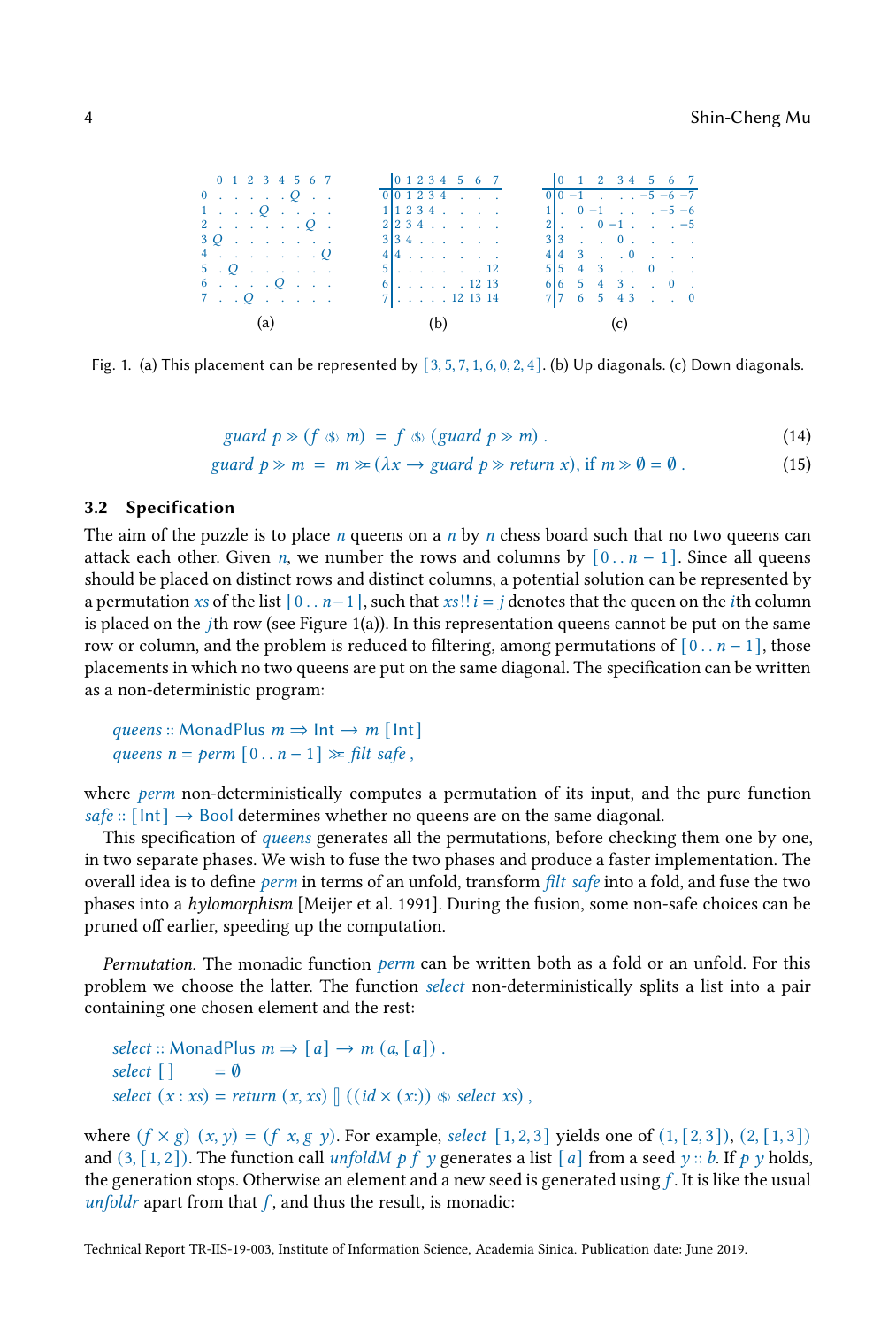```
unfoldM :: Monad m \Rightarrow (b \rightarrow \text{Bool}) \rightarrow (b \rightarrow m (a, b)) \rightarrow b \rightarrow m [a]unfoldM p f y | p y = return []| otherwise = f y \gg \lambda(x, z) \rightarrow (x) ($) unfoldM p f z.
```
Given these definitions, *perm* can be defined by:

perm :: MonadPlus  $m \Rightarrow [a] \rightarrow m [a]$ perm = unfoldM null select .

## 3.3 Safety Check in a scanl

We have yet to define *safe*. Representing a placement as a permutation allows an easy way to check whether two queens are put on the same diagonal. An 8 by 8 chess board has 15  $up$  diagonals (those running between bottom-left and top-right). Let them be indexed by  $[0..14]$  (see Figure [1\(](#page-3-0)b)). If we apply  $zipWith (+) [0..]$  to a permutation, we get the indices of the up-diagonals where the chess pieces are placed. Similarly, there are 15 down diagonals (those running between top-left and bottom right). By applying  $zipWith (-) [0..]$  to a permutation, we get the indices of their downdiagonals (indexed by  $[-7, .7]$ . See Figure [1\(](#page-3-0)c)). A placement is safe if the diagonals contain no duplicates:

ups, downs ::  $[Int] \rightarrow [Int]$ ups  $xs = zipWith (+) [0..] xs$ , downs  $xs = zipWith (-) [0..] xs,$  $safe$  ::  $[Int] \rightarrow Bool$ safe  $xs = nody$  (ups xs)  $\land$  nodup (downs xs),

where  $nodup :: Eq a \Rightarrow [a] \rightarrow Bool$  determines whether there is no duplication in a list.

The eventual goal is to transform *filt safe* into a *foldr*, to be fused with *perm*, an unfold that generates a list from left to right. In order to do so, it helps if  $\mathfrak{safe}$  can be expressed in a computation that processes the list left-to-right, that is, a *foldl* or a *scanl*. To derive such a definition we use the standard trick — introducing accumulating parameters, and generalising safe to safeAcc below:

```
safeAcc :: (Int, [Int], [Int]) \rightarrow [Int] \rightarrow BoolsafeAcc (i, us, ds) xs = nody us' \land nodup ds' \landall (\notin us) us' \wedge all (\notin ds) ds',
  where us' = zipWith (+) [i, .] xsds' = zipWith (-) [i..] xs.
```
It is a generalisation because safe = safeAcc  $(0, []$ , []). By plain functional calculation, one may conclude that *safeAcc* can be defined using a variation of *scanl*:

safeAcc (i, us, ds) = all ok · scanl<sub>+</sub> ( $\oplus$ ) (i, us, ds), where  $(i, us, ds) \oplus x = (i + 1, (i + x : us), (i - x : ds))$ ok  $(i, (x : us), (y : ds)) = x \notin us \land y \notin ds$ ,

where all  $p = foldr$  ( $\wedge$ ) True · map p and scanl<sub>+</sub> is like the standard scanl, but applies foldl to all non-empty prefixes of a list. It can be specified by:

 $\text{scal}_+ :: (b \rightarrow a \rightarrow b) \rightarrow b \rightarrow [a] \rightarrow [b]$ scanl<sub>+</sub> (⊕) st = tail · scanl (⊕) st,

and it also adopts an inductive definition: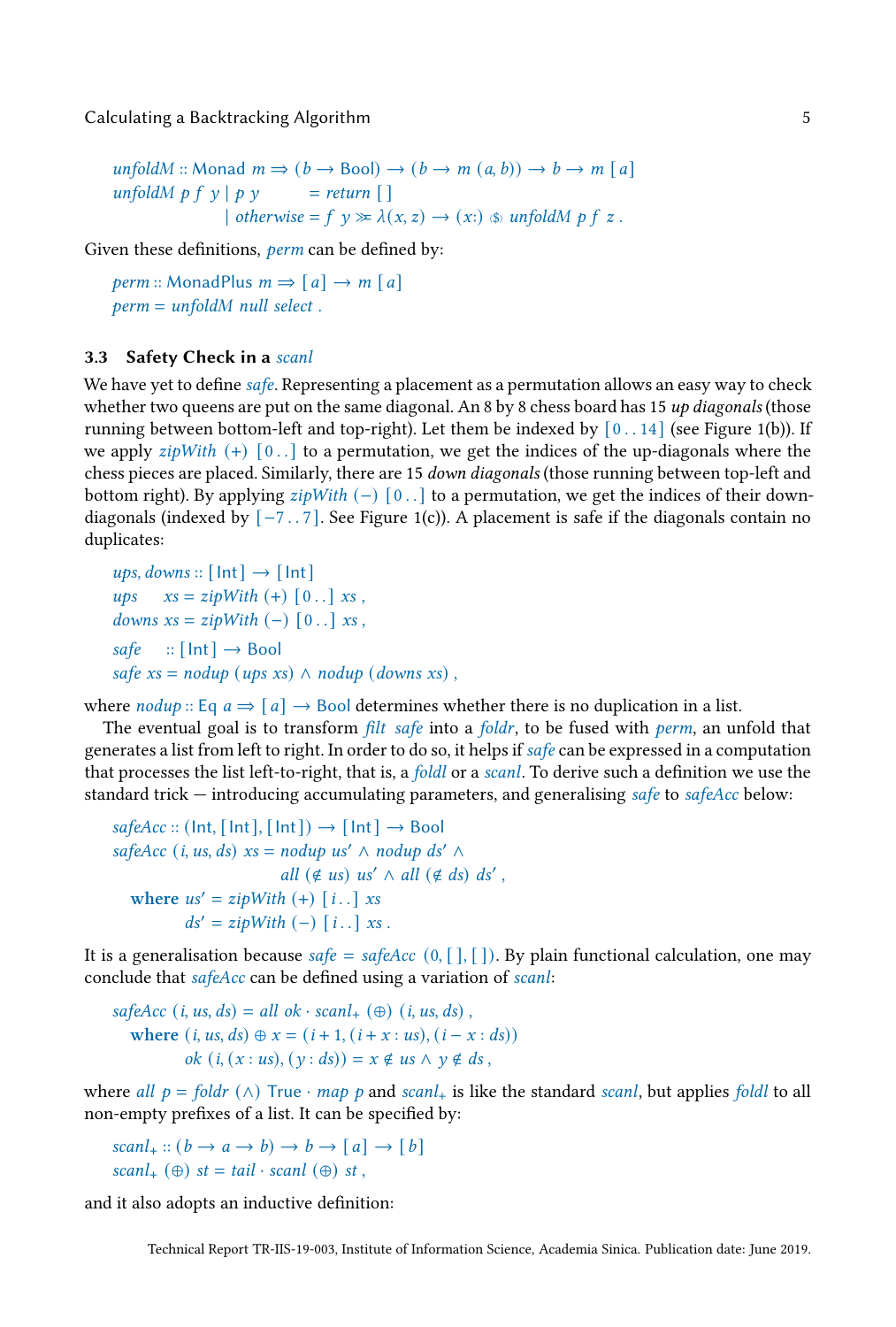```
scal_+ (⊕) st \lceil \rceil = \lceil \rceilscal_+(\oplus) st (x : xs) = (st \oplus x) : scanl_+(\oplus) (st \oplus x) xs.
```
Operationally, safeAcc examines the list from left to right, while keeping a state  $(i, us, ds)$ , where  $i$  is the current position being examined, while us and  $ds$  are respectively indices of all the up and down diagonals encountered so far. Indeed, in a function call  $scanl_{+}$  ( $\oplus$ ) st, the value st can be seen as a "state" that is explicitly carried around. This naturally leads to the idea: can we convert a scanl<sub>+</sub> to a monadic program that stores st in its state? This is the goal of the next section.

As a summary of this section, after defining *queens*, we have transformed it into the following form:

```
unfoldM p f \gg \text{filt} (all ok · scanl<sub>+</sub> (\oplus) st).
```
This is the form of problems we will consider for the rest of this report: problems whose solutions are generated by an monadic unfold, before being filtered by an *filt* that takes the result of a scanl<sub>+</sub>.

#### 4 FROM PURE TO STATEFUL scanl

The aim of this section is to turn the filtering phase filt (all ok · scanl<sub>+</sub> (⊕) st) into a foldr. For that we introduce a state monad to pass the state around.

The state effect provides two operators:

```
class Monad m \Rightarrow MonadState s m where
  get :: m sput :: s \rightarrow m(),
```
where get retrieves the state, while  $put$  overwrites the state by the given value. They are supposed to satisfy the state laws:

<span id="page-5-1"></span><span id="page-5-0"></span>

| put-put : | put st $\gg$ put st' = put st', | (16) |
|-----------|---------------------------------|------|
|           |                                 |      |

| put-get : | put st $\gg$ get = put st $\gg$ return st, | (17) |
|-----------|--------------------------------------------|------|
|-----------|--------------------------------------------|------|

| $get \gg put = return ()$ ,<br>get-put : |  | (18) |
|------------------------------------------|--|------|
|------------------------------------------|--|------|

```
get-get : get \gg (\lambda st \rightarrow get \gg k \text{ st}) = get \gg (\lambda st \rightarrow k \text{ st} \text{ st}). (19)
```
#### <span id="page-5-2"></span>4.1 From  $\text{scan}$ + to monadic foldr

Consider the following monadic variation of scanl:

scanlM :: MonadState s  $m \Rightarrow (s \rightarrow a \rightarrow s) \rightarrow s \rightarrow [a] \rightarrow m [s]$ scanlM  $(\oplus)$  st xs = put st  $\gg$  foldr  $(\otimes)$  (return []) xs where  $x \otimes n = get \gg \lambda st \rightarrow \text{let } st' = st \oplus x$ in  $(st') \otimes (put \; st' \gg n)$ .

It behaves like  $scan1_+$ , but stores the accumulated information in a monadic state, which is retrieved and stored in each step. The main body of the computation is implemented using a foldr.

To relate scanl<sub>+</sub> and scanlM, one would like to have return (scanl<sub>+</sub>  $(\oplus)$  st xs) = scanlM  $(\oplus)$  st xs. However, the lefthand side does not alter the state, while the righthand side does. One of the ways to make the equality hold is to manually backup and restore the state. Define

protect :: MonadState s  $m \Rightarrow m b \rightarrow m b$ protect  $n = get \gg \lambda ini \rightarrow n \gg \lambda x \rightarrow put ini \gg return x$ ,

We have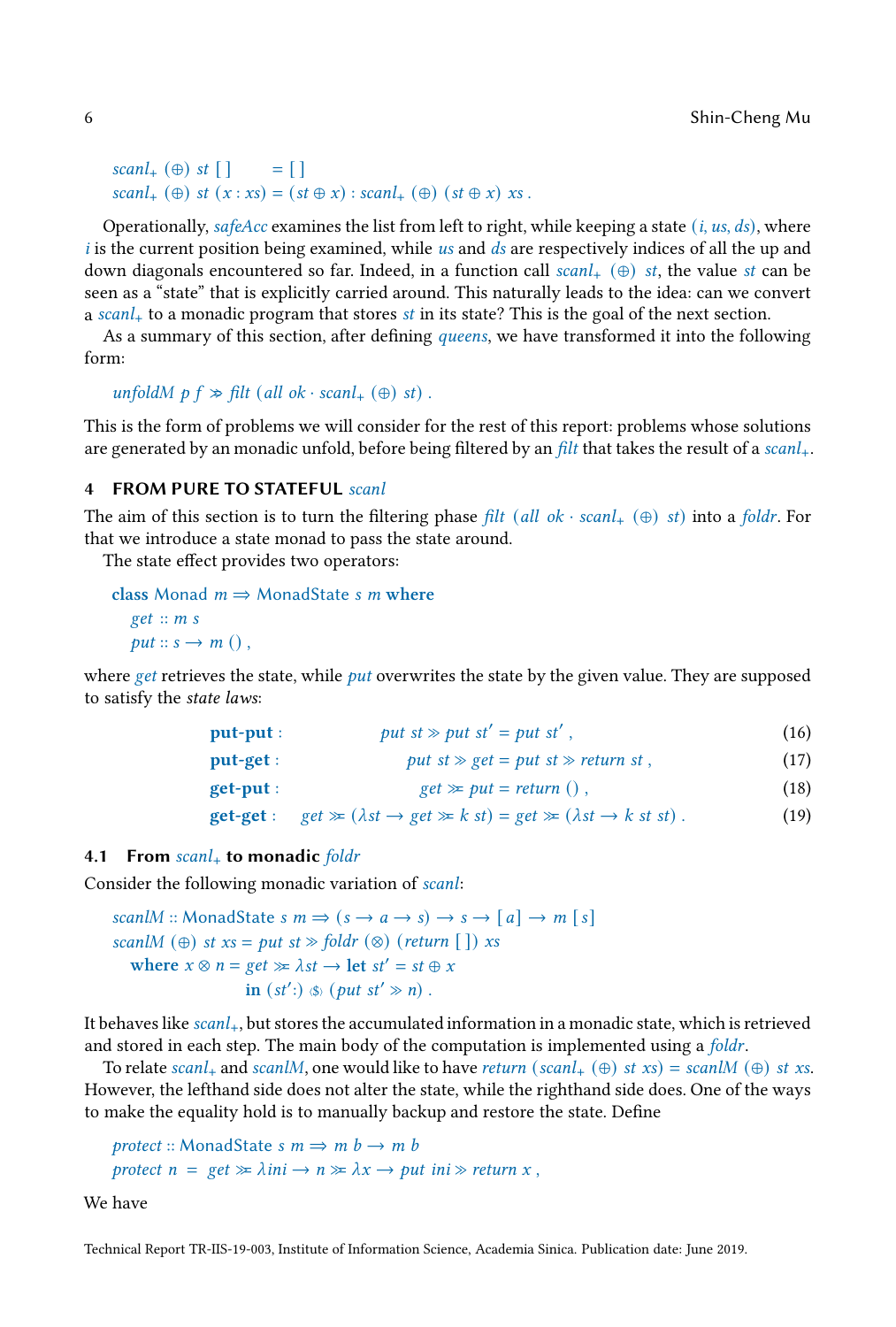<span id="page-6-2"></span>THEOREM 4.1. For all  $(\oplus)$  ::  $(s \rightarrow a \rightarrow s)$ , st :: s, and xs :: [a], return (scanl<sub>+</sub>  $(\oplus)$  st xs) = protect (scanlM  $(\oplus)$  st xs).

PROOF. By induction on xs. We present the case  $xs := x : xs$ .

```
protect (scanlM (\oplus) st (x : xs))
= \{ expanding definitions, let st' = st \oplus x }
   get \gg \lambda ini \rightarrow put \, st \gg get \gg \lambda st \rightarrow((st') \circledast (put st' \gg fold r \circledcirc) (return []) xs)) \ggcurlyeq \lambda r \rightarrowput ini \gg return r
= { by put-get(17) }
   get \gg \lambda ini \rightarrow put \, st \gg((st') \circledast (put st' \gg fold r \circledcirc) (return []) xs)) \ggcurlyeq \lambda r \rightarrowput ini \gg return r
= (6) }
   (st') \Rightarrow (get \gg \lambda ini \rightarrow put \, st \gg put \, st' \ggfoldr (\otimes) (return \lceil \cdot \rceil) xs \gg \lambda r \rightarrowput ini \gg return r)
= { by put-put(16) }
   (st') \otimes (get \gg \lambda ini \rightarrow put \; st' \gg foldr \; (\otimes) \; (return [\;]) xs
                  \gg \lambda r \rightarrow put \text{ }ini \gg return \text{ }r= { definitions of scanlM and protect }
   (st':) \circledast protect (scanlM (\oplus) st' xs)
= { induction }
   (st':) \circledast return (scanl<sub>+</sub> (\oplus) st' xs)
= return ((st \oplus x) : scanI_{+} (\oplus) (st \oplus x) xs)= return (scal_{+} (\oplus) st (x : xs)).
```
<span id="page-6-1"></span><span id="page-6-0"></span>

This proof is instructive due to the use of properties [\(16\)](#page-5-1) and [\(17\)](#page-5-0), and that  $(st')$ , being a pure function, can be easily moved around using [\(6\)](#page-1-1).

We have learned that  $scal_+$  ( $\oplus$ ) st can be turned into scanlM ( $\oplus$ ) st, defined in terms of a stateful foldr. In the definition, state is the only effect involved. The next task is to transform filt (scanl<sub>+</sub>  $(\oplus)$  st) into a foldr. The operator filt is defined using non-determinism. Hence the transformation involves the interaction between two effects.

## 4.2 Right-Distributivity and Local State

We now digress a little to discuss one form of interaction between non-determinism and state. In this report, we wish that the following two additional properties are valid:

$$
\text{right-distributivity}: \quad m \gg (\lambda x \to f_1 \ x \parallel f_2 \ x) = (m \gg f_1) \parallel (m \gg f_2), \tag{20}
$$
\n
$$
\text{right-zero}: \quad m \gg 0 = 0. \tag{21}
$$

Note that the two properties hold for some monads with non-determinism, but not all. With some implementations of the monad, it is likely that in the lefthand side of  $(20)$ , the effect of m happens once, while in the righthand side it happens twice. In  $(21)$ , the m on the lefthand side may incur some effects that do not happen in the righthand side.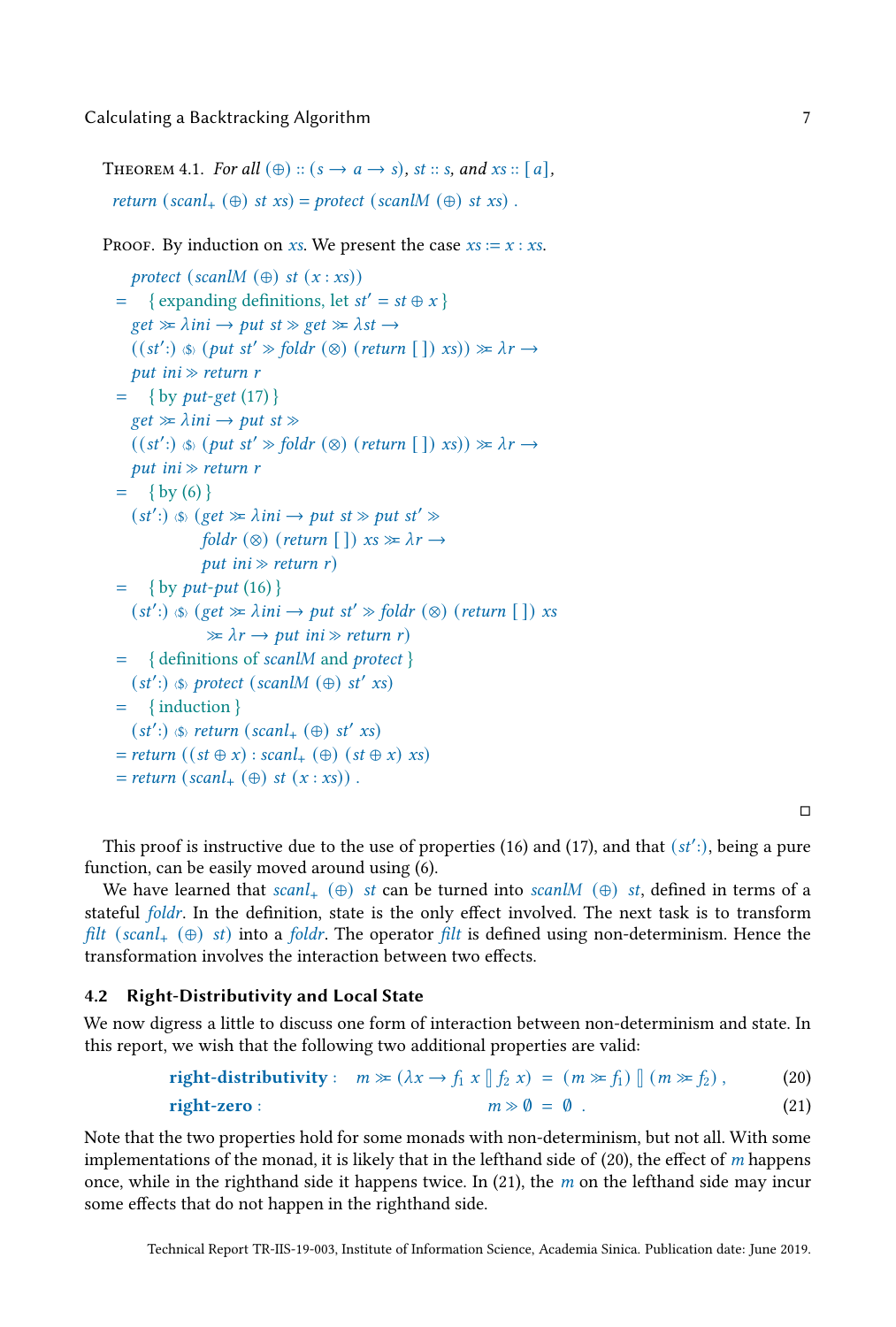Having [\(20\)](#page-6-0) and [\(21\)](#page-6-1) leads to profound consequences on the semantics and implementation of monadic programs. To begin with, [\(20\)](#page-6-0) implies that ( $\parallel$ ) be commutative. To see that, let  $m = m_1 \parallel m_2$ and  $f_1 = f_2 = return$  in [\(20\)](#page-6-0). Implementation of such non-deterministic monads have been studied by Kiselyov [\[2013\]](#page-13-5).

When mixed with state, one consequence of [\(20\)](#page-6-0) is that get  $\gg$  ( $\lambda s \rightarrow f_1 s \parallel f_2 s$ ) = (get  $\gg$  $f_1 \parallel get \geq f_2$ ). That is,  $f_1$  and  $f_2$  get the same state regardless of whether get is performed outside or inside the non-determinism branch. Similarly, [\(21\)](#page-6-1) implies *put*  $s \gg 0 = 0$  — when a program fails, the changes it performed on the state can be discarded. These requirements imply that each non-determinism branch has its own copy of the state. Therefore, we will refer to [\(20\)](#page-6-0) and [\(21\)](#page-6-1) as local state laws in this report — even though they do not explicitly mention state operators at all!

One monad satisfying the local state laws is M  $a = s \rightarrow [(a, s)]$ , which is the same monad one gets by StateT s (ListT Identity) in the Monad Transformer Library [\[Gill and Kmett 2014\]](#page-13-6). With effect handling [\[Kiselyov and Ishii 2015;](#page-13-7) [Wu et al. 2012](#page-14-3)], the monad meets the requirements if we run the handler for state before that for list.

The advantage of having the local state laws is that we get many useful properties, which make this stateful non-determinism monad preferred for program calculation and reasoning. Recall, for example, that [\(21\)](#page-6-1) is the antecedent of [\(15\)](#page-3-1). The result can be stronger: non-determinism commutes with all other effects if we have local state laws.

Definition 4.2. Let m and n be two monadic programs such that x does not occur free in m, and  $\nu$  does not occur free in *n*. We say *m* and *n* commute if

$$
m \gg \lambda x \to n \gg \lambda y \to f x y =
$$
  
\n
$$
n \gg \lambda y \to m \gg \lambda x \to f x y.
$$
 (22)

We say that m commutes with effect  $\delta$  if m commutes with any n whose only effects are  $\delta$ , and that effects  $\epsilon$  and  $\delta$  commute if any m and n commute as long as their only effects are respectively  $\epsilon$  and  $\delta$ .

<span id="page-7-0"></span>Theorem 4.3. If right-distributivity [\(20\)](#page-6-0) and right-zero [\(21\)](#page-6-1) hold in addition to the monad laws stated before, non-determinism commutes with any effect  $\epsilon$ .

Proof. Let  $m$  be a monadic program whose only effect is non-determinism, and stmt be any monadic program. The aim is to prove that  $m$  and  $s$ tmt commute. Induction on the structure of  $m$ . CASE  $m := return e$ :

```
stmt \gg \lambda x \rightarrow return e \gg \lambda y \rightarrow f x y= (1) }
     stmt \gg \lambda x \rightarrow f x e= (1) }
      return e \gg \lambda y \rightarrow \text{stmt} \gg \lambda x \rightarrow f x y.
CASE m := m_1 \parallel m_2:
     stmt \gg \lambda x \rightarrow (m_1 \parallel m_2) \gg \lambda y \rightarrow f x y= (11) }
     stmt \gg \lambda x \rightarrow (m_1 \gg f x) \parallel (m_2 \gg f x)= (20) }
     (\text{stmt} \gg \lambda x \rightarrow m_1 \gg f x) \parallel (\text{stmt} \gg \lambda x \rightarrow m_2 \gg f x)= { induction }
     (m_1 \gg \lambda \gamma \rightarrow \text{stmt} \gg \lambda x \rightarrow f x y) \parallel (m_2 \gg \lambda \gamma \rightarrow \text{stmt} \gg \lambda x \rightarrow f x y)
```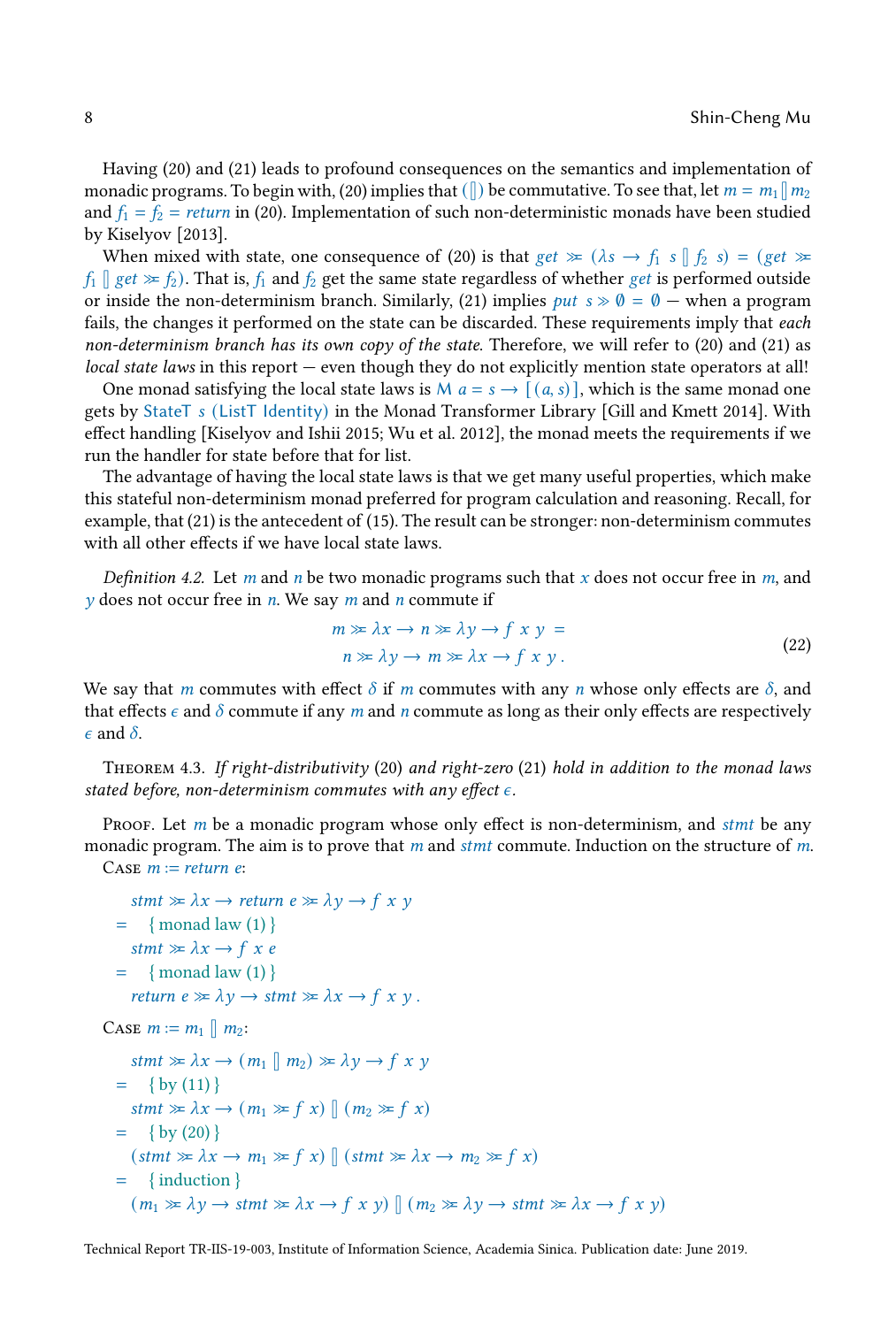```
= (11) }
       (m_1 \parallel m_2) \gg \lambda \gamma \rightarrow \text{stmt} \gg \lambda x \rightarrow f x y.
CASE m := \emptyset:
       stmt \gg \lambda x \rightarrow \emptyset \gg \lambda y \rightarrow f x y= (12) }
       stmt \gg \lambda x \rightarrow \emptyset= (21) }
       \emptyset= (12) }
       \emptyset \gg \lambda \gamma \rightarrow \text{stmt} \gg \lambda x \rightarrow \text{fx } \gamma.
```
 $\Box$ 

Note. We briefly justify proofs by induction on the syntax tree. Finite monadic programs can be represented by the free monad constructed out of return and the effect operators, which can be represented by an inductively defined data structure, and interpreted by effect handlers [\[Kiselyov and Ishii](#page-13-7) [2015;](#page-13-7) [Kiselyov et al. 2013\]](#page-13-8). When we say two programs  $m_1$  and  $m_2$  are equal, we mean that they have the same denotation when interpreted by the effect handlers of the corresponding effects, for example, hdNondet (hdState s  $m_1$ ) = hdNondet (hdState s  $m_2$ ), where hdNondet and hdState are respectively handlers for nondeterminism and state. Such equality can be proved by induction on some sub-expression in  $m_1$  or  $m_2$ , which are treated like any inductively defined data structure. A more complete treatment is a work in progress. (End of Note)

## 4.3 Filtering Using a Stateful, Non-Deterministic Fold

Having dealt with scanl<sub>+</sub>  $(\oplus)$  st in Section [4.1,](#page-5-2) in this section we aim to turn a filter of the form filt (all ok · scanl<sub>+</sub>  $(\oplus)$  st) to a stateful and non-deterministic foldr.

We calculate, for all  $ok$ ,  $(\oplus)$ , st, and xs:

```
filt (all ok · scanl<sub>+</sub> (⊕) st) xs
```
- $=$  guard (all ok (scanl<sub>+</sub> (⊕) st xs))  $\gg$  return xs
- $= return (scal_{+} (\oplus) st xs) \gg \lambda ys \rightarrow$ guard (all ok  $ys$ )  $\gg$  return xs
- = { Theorem [4.1,](#page-6-2) definition of protect, monad law }  $get \gg \lambda ini \rightarrow scanIM \ (\oplus) \ st \ xs \gg \lambda \gamma s \rightarrow put \ ini \gg$ guard (all ok  $ys) \gg$  return xs
- = { Theorem [4.3:](#page-7-0) non-determinism commutes with state }  $get \gg \lambda ini \rightarrow scanIM \ (\oplus) \ st \ xs \gg \lambda \ ys \rightarrow$ guard (all ok  $\gamma s$ )  $\gg$  put ini  $\gg$  return xs
- = { definition of protect, monad laws }

protect (scanlM  $(\oplus)$  st  $xs \cong (guard \cdot all \, ok) \gg return xs)$ .

Recall that scanlM (⊕) st  $xs = put$  st  $\gg$  foldr (⊗) (return []) xs. The following theorem fuses a monadic *foldr* with a *guard* that uses its result.

<span id="page-8-0"></span>THEOREM 4.4. Assume that state and non-determinism commute. Let  $(\otimes)$  be defined as that in scanlM for any given  $(\oplus)$  ::  $s \to a \to s$ . We have that for all  $ok :: s \to$  Bool and  $xs :: [a]$ :

```
foldr (\otimes) (return \lceil \cdot \rceil) xs \succcurlyeq (guard · all ok) \succcurlyeq return xs =
    foldr ( \odot ) (return \lceil \cdot \rceil) xs,
```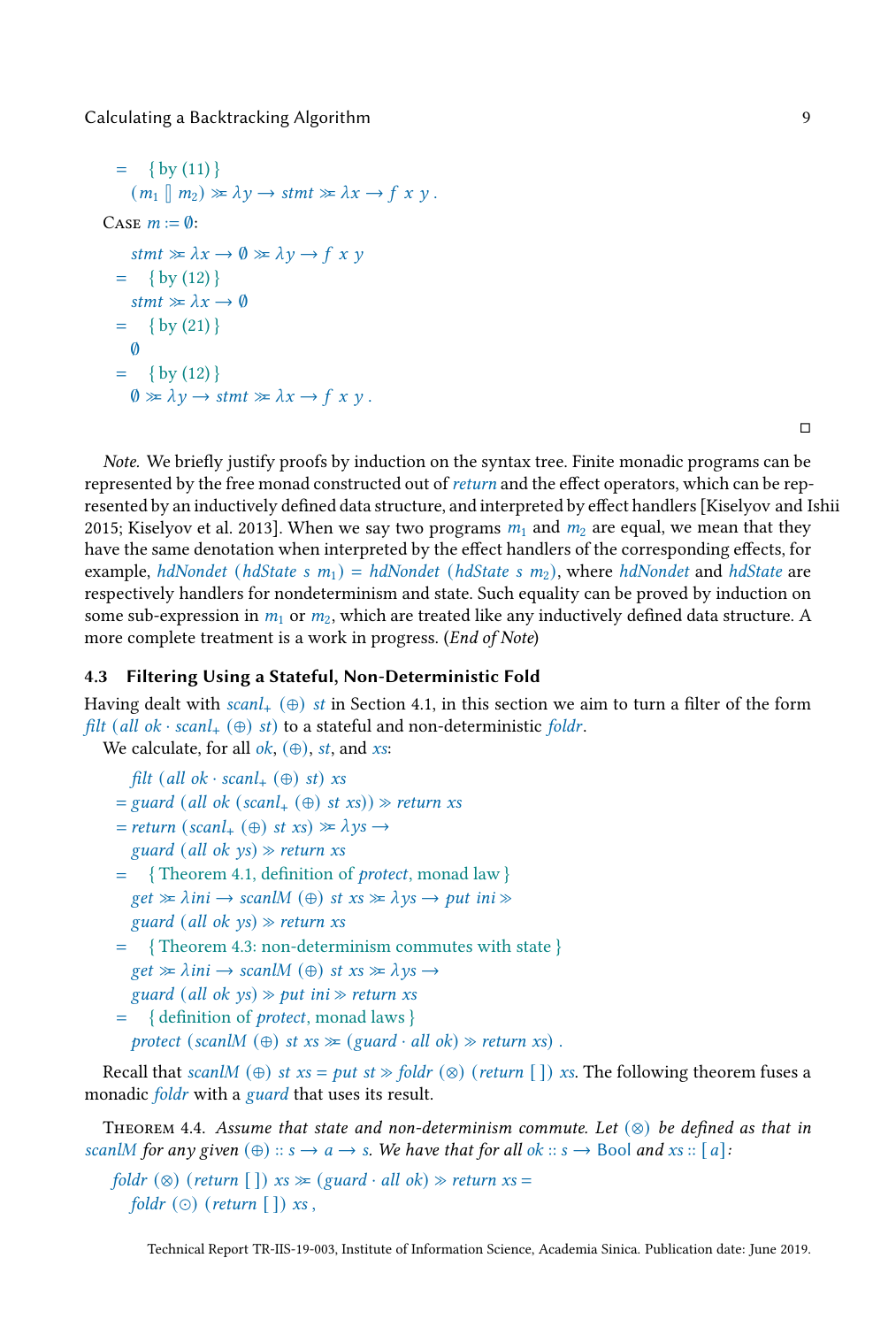where 
$$
x \odot m = get \gg \lambda st \rightarrow guard (ok (st \oplus x)) \gg
$$
  
put  $(st \oplus x) \gg ((x: ) \circledast m)$ .

Proof. Unfortunately we cannot use a foldr fusion, since xs occurs free in  $\lambda y_s \to \text{guard}$  (all ok ys) $\gg$ *return xs.* Instead we use a simple induction on xs. For the case  $xs := x : xs$ :

```
(x \otimes foldr \otimes (return \upharpoonright)) xs) \gg (guard \cdot all \ok) \gg return (x : xs)= { definition of (⊗) }
  get \gg \lambda st \rightarrow(((st \oplus x)) \circledast (put (st \oplus x) \otimes foldr (\otimes) (return [\ ]) xs)) \gg(guard \cdot all \, ok) \gg return (x : xs)= (5) (6)}
  get \gg \lambda st \rightarrow put (st \oplus x) \ggfoldr (\otimes) (return \lceil \cdot \rceil) xs \gg \lambdays \rightarrowguard (all ok (st \oplus x : \gamma s)) \gg return (x : xs)= { since guard (p \land q) = guard q \gg guard p }
  get \gg \lambda st \rightarrow put (st \oplus x) \ggfoldr (\otimes) (return \lceil \cdot \rceil) xs \gg \lambdays \rightarrowguard (\alpha k (st \oplus x)) \gg guard (all ok ys) \ggreturn (x : xs)= { assumption: nondeterminism commutes with state }
  get \gg \lambda st \rightarrow guard (ok (st \oplus x)) \gg put (st \oplus x) \ggfoldr (\otimes) (return \lceil \cdot \rceil) xs \gg \lambdays \rightarrowguard (all ok ys) \gg return (x : xs)= \{ monad laws and definition of (\circledast) }
  get \gg \lambda st \rightarrow guard (ok (st \oplus x)) \gg put (st \oplus x) \gg(x: \mathcal{A}) \circledast (foldr \circledast) (return \lceil \cdot \rceil) xs \gg \lambda ys \rightarrow guard \circledast (all \circ k \circys) \gg return xs)= { induction }
  get \gg \lambda st \rightarrow guard (ok (st \oplus x)) \gg put (st \oplus x) \gg(x: \infty) ($) foldr (⊙) (return [ ]) xs
= { definition of (⊙) }
  foldr (⊙) (return []) (x : xs).
```
 $\Box$ 

This proof is instructive due to extensive use of commutativity.

In summary, we now have this corollary performing filt (all ok · scanl<sub>+</sub>  $(\oplus)$  st) using a nondeterministic and stateful foldr:

<span id="page-9-0"></span>COROLLARY 4.5. Let  $(\circ)$  be defined as in Theorem [4.4.](#page-8-0) If state and non-determinism commute, we have:

filt (all ok · scanl<sub>+</sub> (⊕) st)  $xs =$ protect (put st  $\gg$  foldr (⊙) (return []) xs).

# 5 MONADIC HYLOMORPHISM

To recap what we have done, we started with a specification of the form unfold  $p \mid f \geq x$ filt (all ok · scanl<sub>+</sub> (⊕) st), where f :: MonadPlus  $m \Rightarrow b \rightarrow m$  (a, b), and have shown that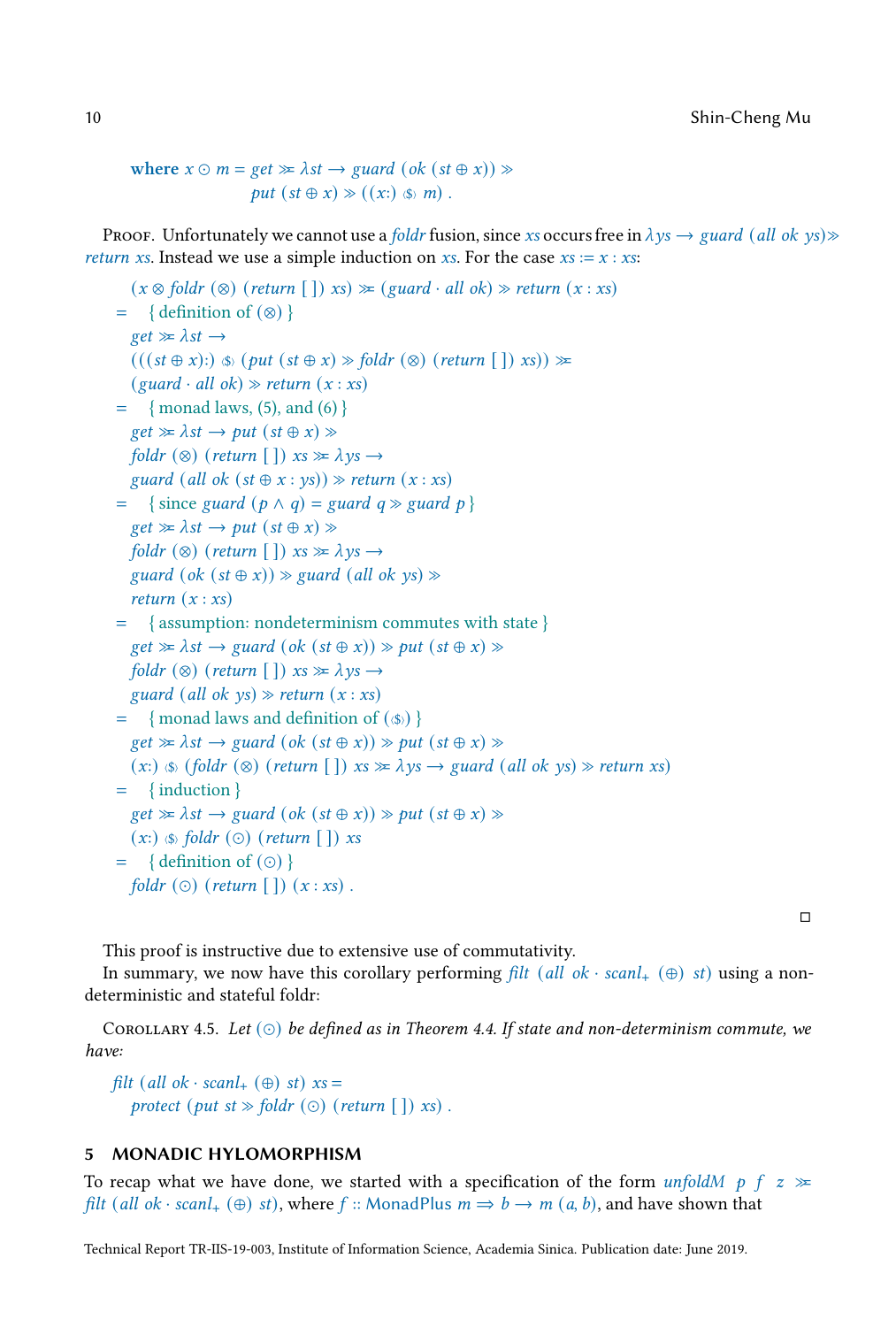unfoldM p  $f$   $z \gg$  filt (all ok · scanl<sub>+</sub> ( $\oplus$ ) st)

- = { Corollary [4.5,](#page-9-0) with (⊙) defined as in Theorem [4.4](#page-8-0) }
- unfoldM p  $f$   $z \gg \lambda xs \rightarrow$  protect (put  $st \gg$  foldr (⊙) (return []) xs)
- = { Theorem [4.3:](#page-7-0) nondeterminism commutes with state }
- protect (put st  $\gg$  unfoldM p f  $z \gg$  foldr (⊙) (return [])).

The final task is to fuse unfoldM p f with foldr  $(\odot)$  (return  $\lceil \cdot \rceil$ ).

## 5.1 Monadic Hylo-Fusion

In a pure setting, it is known that, provided that the unfolding phase terminates, foldr (⊗) e · unfoldr p f is the unique solution of  $h y l$  in the equation below [\[Hinze et al. 2015\]](#page-13-9):

hylo y  $| p y |$  = e | otherwise = let  $f \, y = (x, z)$  in  $x \otimes hylo z$ .

Hylomorphisms with monadic folds and unfolds are a bit tricky. Pardo [\[2001\]](#page-14-4) discussed hylomorphism for regular base functors, where the unfolding phase is monadic while the folding phase is pure. As for the case when both phases are monadic, he noted "the drawback ... is that they cannot be always transformed into a single function that avoids the construction of the intermediate data structure."

For our purpose, we focus our attention on lists, and have a theorem fusing the monadic unfolding and folding phases under a side condition. Given  $(\otimes)$  ::  $b \rightarrow m$   $c \rightarrow m$   $c$ ,  $e$  ::  $c$ ,  $p$  ::  $a \rightarrow$  Bool, and  $f$  ::  $a \rightarrow m$  (b, a) (where Monad m), consider the expression:

unfoldM  $p f \gg f$ oldr (⊗) (return e) :: Monad  $m \Rightarrow a \rightarrow m$  c.

The following theorem says that this combination of folding and unfolding can be fused into one, with some side conditions:

<span id="page-10-1"></span>THEOREM 5.1. Let  $m :: * \rightarrow *$  be in type class Monad. For all  $(\otimes) :: a \rightarrow m \in e \rightarrow m \in e$ .  $m \in e$ .  $p:: b \rightarrow \text{Bool}$ , and  $f:: b \rightarrow m$  (a, c), we have that unfold  $p \nmid p \neq \text{fold } s$  ( $\otimes$ )  $e = hy \text{tol}$  ( $\otimes$ )  $e \cdot p \neq f$ , defined by:

hyloM (⊗) e p f y | p y = e | otherwise =  $f y \gg \lambda(x, z) \rightarrow x \otimes hyl o M (\otimes) e p f z$ ,

if the relation  $(- \cdot p)$ ? ·snd ·  $(\ll)$  · f is well-founded (see the note below) and, for all k, we have

<span id="page-10-0"></span>
$$
n \gg ((x \otimes) \cdot k) = x \otimes (n \gg k), \qquad (23)
$$

where *n* abbreviates unfold  $p \mid z$ .

The "well-foundedness" condition essentially says that  $f$  eventually terminates  $-$  details to be explained after the proof of this theorem. Condition [\(23\)](#page-10-0) may look quite restrictive. In most cases the author have seen, however, we can actually prove that  $(23)$  holds for an entire class of *n* that includes unfoldM p f z. In the application of this report, for example, the only effect of unfoldM p f z is non-determinism, and we will prove in Lemma [5.2](#page-11-0) that [\(23\)](#page-10-0) holds for all  $n$  whose only effect is non-determinism, for the particular operator we use in the  $n$ -queens problem.

We prove Theorem [5.1](#page-10-1) below.

PROOF. We start with showing that unfoldM p  $f \gg$  foldr  $(\otimes)$  e is a fixed-point of the recursive equations of  $h$ *yloM*. When  $p$  *y* holds, it is immediate that

return  $[\ ] \gg \text{fold } r \ (\otimes) \ e = e$ .

When  $\neg$  (p y), we reason: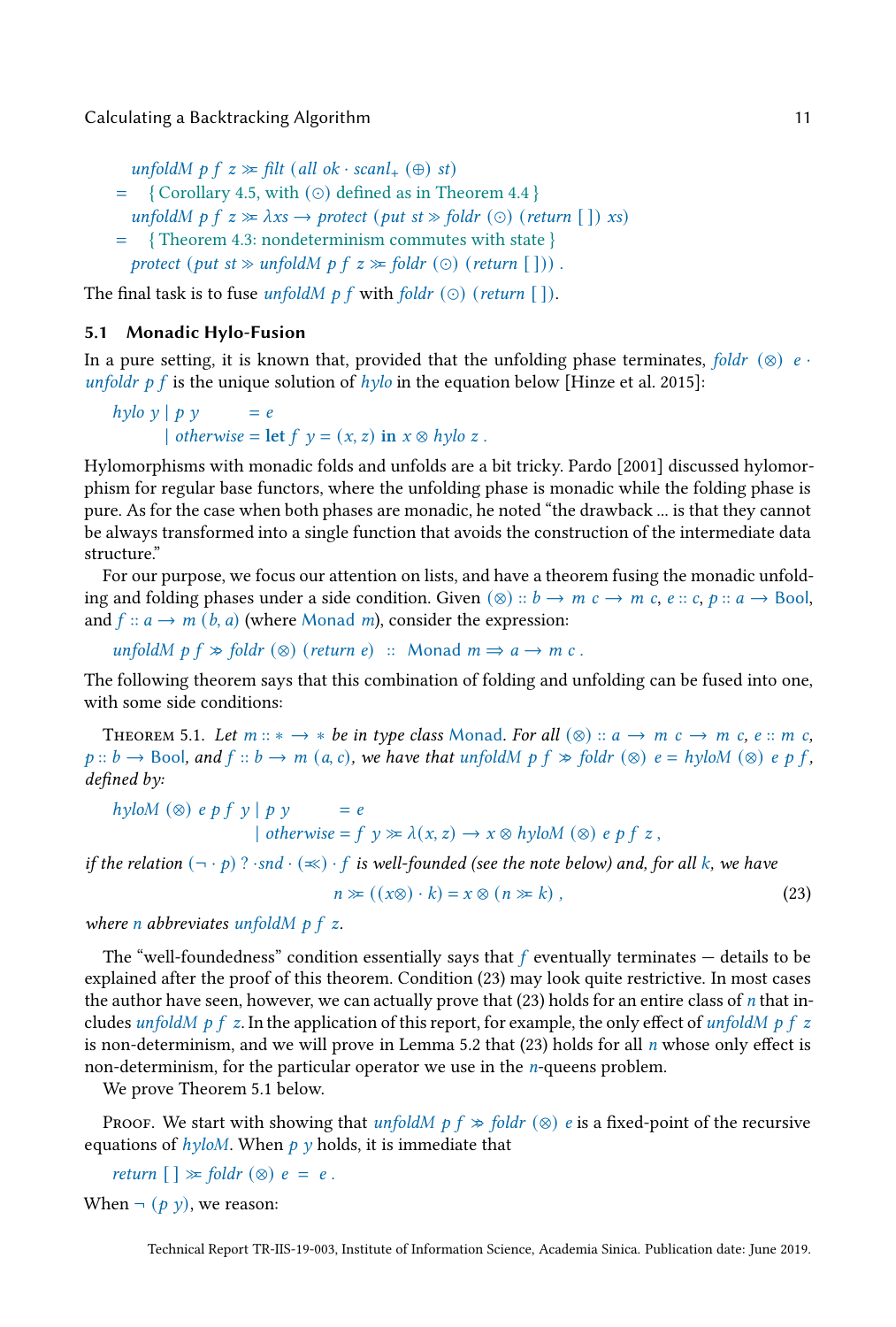```
unfoldM p f y \approx foldr (⊗) e
= \{ \text{definition of <i>unfoldM</i>, <math>\neg</math> (<i>p</i> <i>y</i>) \}(f \vee \ge (\lambda(x, z) \rightarrow (x)) \ unfoldM p f z)) \ge foldr (\otimes) e
= { monad law and foldr }
  f \circ \mathcal{V} \cong (\lambda(x, z) \to \text{unfold}M \circ f z \cong \lambda xs \to x \otimes \text{fold}r \circ \mathcal{O}) e xs)= \{ \text{ since } n \geq ((x \otimes) \cdot k) = x \otimes (n \geq k) \text{ where } n = \text{unfold}M \text{ of } z \}f \, y \gg (\lambda(x, z) \rightarrow x \otimes (unfoldM \, p \, f \, z \gg foldr \, (\otimes) \, e)).
```
Now that unfoldM p f  $z \ge \text{foldr}$  (⊗) e is a fixed-point, we may conclude that it equals hyloM (⊗) e p f if the latter has a unique fixed-point, which is guaranteed by the well-foundedness condition. See the note below.

*Note.* Let q be a predicate, q? is a relation defined by  $\{(x, x) | q x\}$ . The parameter y in unfoldM is called the seed used to generate the list. The relation  $(-, p)$  ?  $\cdot$ snd  $\cdot (\infty) \cdot f$  maps one seed to the next seed (where  $(\le)$  is  $(\ge)$  written reversed). If it is well-founded, intuitively speaking, the seed generation cannot go on forever and  $p$  will eventually hold. It is known that inductive types (those can be folded) and coinductive types (those can be unfolded) do not coincide in SET. To allow a fold to be composed after an unfold, typically one moves to a semantics based on complete partial orders. However, it was shown [\[Doornbos and Backhouse 1995\]](#page-13-10) that, in Rel, when the relation generating seeds is well-founded, hylo-equations do have unique solutions. One may thus stay within a set-theoretic semantics. Such an approach is recently explored again [\[Hinze et al. 2015\]](#page-13-9). (End of Note)

Theorem [5.1](#page-10-1) does not rely on the *local state laws* [\(20\)](#page-6-0) and [\(21\)](#page-6-1), and does not put restriction on  $\epsilon$ . To apply the theorem to our particular case, we have to show that its preconditions hold for our particular  $(\circ)$  — for that we will need [\(21\)](#page-6-1) and perhaps also [\(20\)](#page-6-0). In the lemma below we slightly generalise  $(\odot)$  in Theorem [4.4:](#page-8-0)

<span id="page-11-0"></span>LEMMA 5.2. Assume that [\(21\)](#page-6-1) holds. Given  $p :: a \rightarrow s \rightarrow$  Bool, next  $:: a \rightarrow s \rightarrow s$ , and res  $:: a \rightarrow$  $b \rightarrow b$ , define (⊙) as below:

```
(⊙) :: (MonadPlus m, MonadState s m) \Rightarrow a \rightarrow m b \rightarrow m b
x \odot m = get \gg \lambda st \rightarrow guard (p x st) \ggput (next x st) \gg (res x \llap{$\circ$}) m).
```
We have  $n \gg ((x \odot) \cdot k) = x \odot (n \gg k)$ , if n commutes with state.

PROOF. We reason:

```
n \gg ((x \odot) \cdot k)= n \gg \lambda y \rightarrow x \odot k y= \{ \text{definition of } (\odot) \}n \gg \lambda y \rightarrow get \gg \lambda st \rightarrowguard (p \times st) \gg put (next \times st) \gg (res \times \textcircled{k} \times \textcircled{k})= \{ n commutes with state \}get \gg \lambda st \rightarrow n \gg \lambda y \rightarrowguard (p \times st) \gg put (next \times st) \gg (res \times \textcircled{s} (k \gamma))= (15) (21) holds }
   get \gg \lambda st \rightarrow guard (p \times st) \ggn \gg \lambda y \rightarrow put (next x st) \gg (res x \llbracket x \rrbracket)
```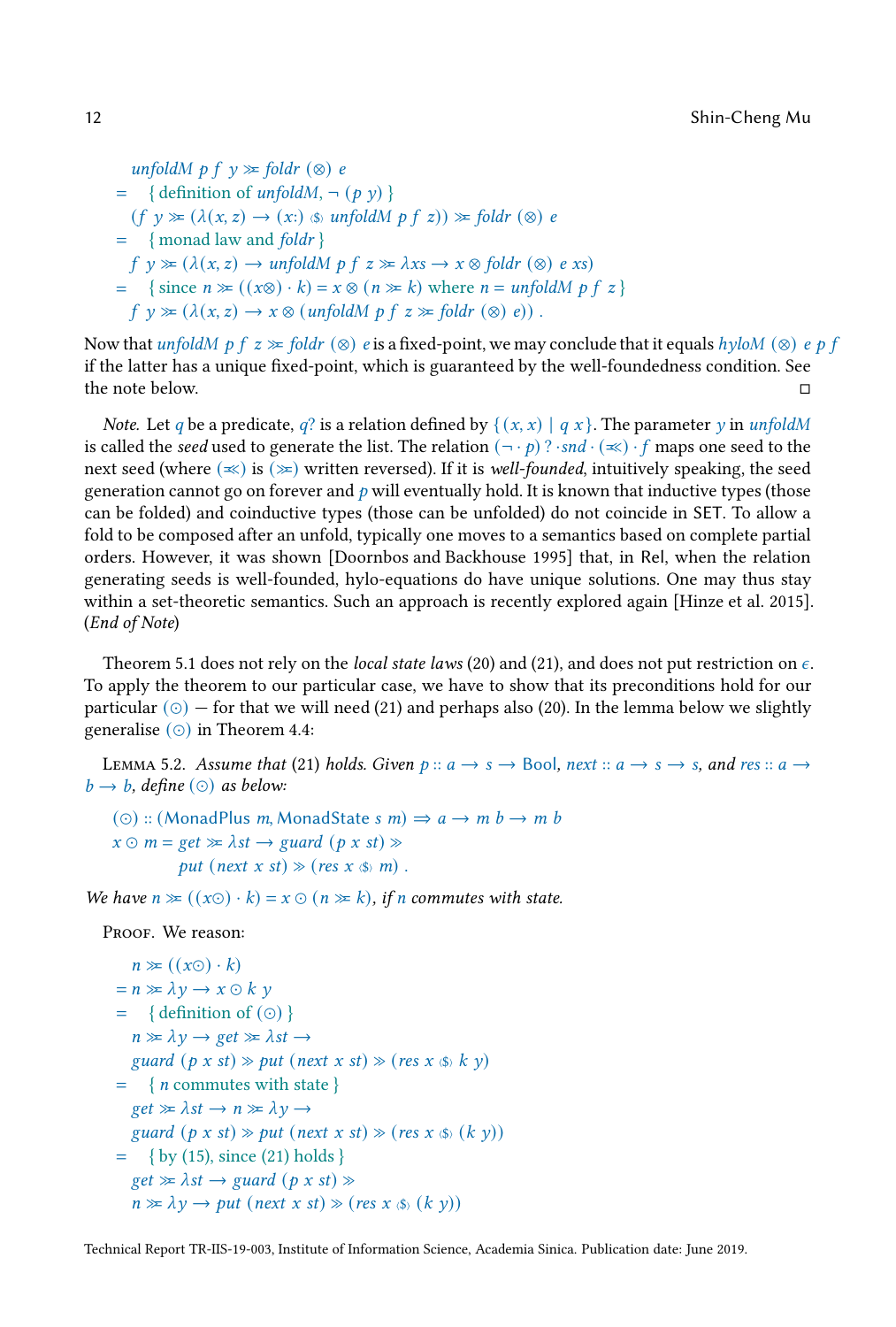```
= \{ n commutes with state \}get \gg \lambda st \rightarrow guard (p \times st) \ggput (next x st) \gg n \gg \lambda y \rightarrow (res \ x \ll (k \ y))= \{ properties of (\textcircled{s})}
  get \gg \lambda st \rightarrow guard (p \times st) \ggput (next x st) \gg (res x \llbracket x \rrbracket n \gg k)
= \{ \text{definition of } (\odot) \}x \odot (n \gg k).
```

```
\Box
```
## 5.2 Summary, and Solving  $n$ -Queens

To conclude our derivation, a problem formulated as unfoldM p  $f z \gg fil t$  (all ok · scanl,  $(\oplus)$  st) can be solved by a hylomorphism. Define:

```
solve :: (MonadState s m, MonadPlus m) \Rightarrow(b \rightarrow \text{Bool}) \rightarrow (b \rightarrow m \ (a, b)) \rightarrow (s \rightarrow \text{Bool}) \rightarrow (s \rightarrow a \rightarrow s) \rightarrow s \rightarrow b \rightarrow m \ [a]solve p f ok (\oplus) st z = protect (put st \gg hyloM (\odot) (return \lceil \cdot \rceil) p f z),
    where x \odot m = get \gg \lambda st \rightarrow guard (ok (st \oplus x)) \ggput (st \oplus x) \gg ((x: \ \ \ \ \ \ \ \ m).
```
<span id="page-12-0"></span>COROLLARY 5.3. Given  $p:: b \rightarrow \text{Bool}$ ,  $f::$  (MonadPlus m, MonadState s m)  $\Rightarrow b \rightarrow m$   $(a, b)$ ,  $z::b, ok::s \rightarrow \text{Bool}, (\oplus)::s \rightarrow a \rightarrow s, st::s, If the relation (\neg \cdot p)? \cdot snd \cdot (\ll)\cdot f$  is well-founded, the local state laws hold in addition to the other laws, and unfold  $M \, p \, f \, z$  commutes with state, we have

unfoldM p f  $z \gg \text{filt}$  (all ok · scanl<sub>+</sub> ( $\oplus$ ) st) = solve  $p f$  ok  $(\oplus)$  st  $z$ .

n-Queens Solved. Recall that

```
queens n = perm [0..n-1] \gg filt safe= unfoldM null select [0 \t ... n-1] \gg \text{filt} (all ok · scanl<sub>+</sub> (\oplus) (0, [ \t , [ \t ])),
```
where the auxiliary functions select, ok,  $(\oplus)$  are defined in Section [3.](#page-2-5) The function select cannot be applied forever since the length of the given list decreases after each call, and *perm*, using only non-determinism, commutes with state. Therefore, Corollary [5.3](#page-12-0) applies, and we have *queens*  $n =$ solve null select ok  $(\oplus)$   $(0, []$ ,  $[ ]$   $[ 0 ... n - 1 ]$ . Expanding the definitions we get:

queens :: (MonadPlus m, MonadState (Int, [Int], [Int])  $m$ )  $\Rightarrow$  Int  $\rightarrow$  m [Int] queens  $n =$  protect  $(put (0, [\,], [\,]) \gg queensBody [0..n-1])$ , queensBody :: (MonadPlus m, MonadState (Int, [Int], [Int])  $m \Rightarrow$  [Int]  $\rightarrow m$  [Int] queensBody  $[$   $]$  = return  $[$   $]$ queensBody  $xs = select \, xs \gg \lambda(x, vs) \rightarrow$  $get \gg \lambda st \rightarrow guard (ok (st \oplus x)) \gg$ put  $(st \oplus x) \gg ((x))$   $\circledast$  queensBody ys), where  $(i, us, ds) \oplus x = (1 + i, (i + x) : us, (i - x) : ds)$ ok  $($ ,  $u : us, d : ds) = (u \notin us) \wedge (d \notin ds)$ .

This completes the derivation of our backtracking algorithm for the  $n$ -queens problem.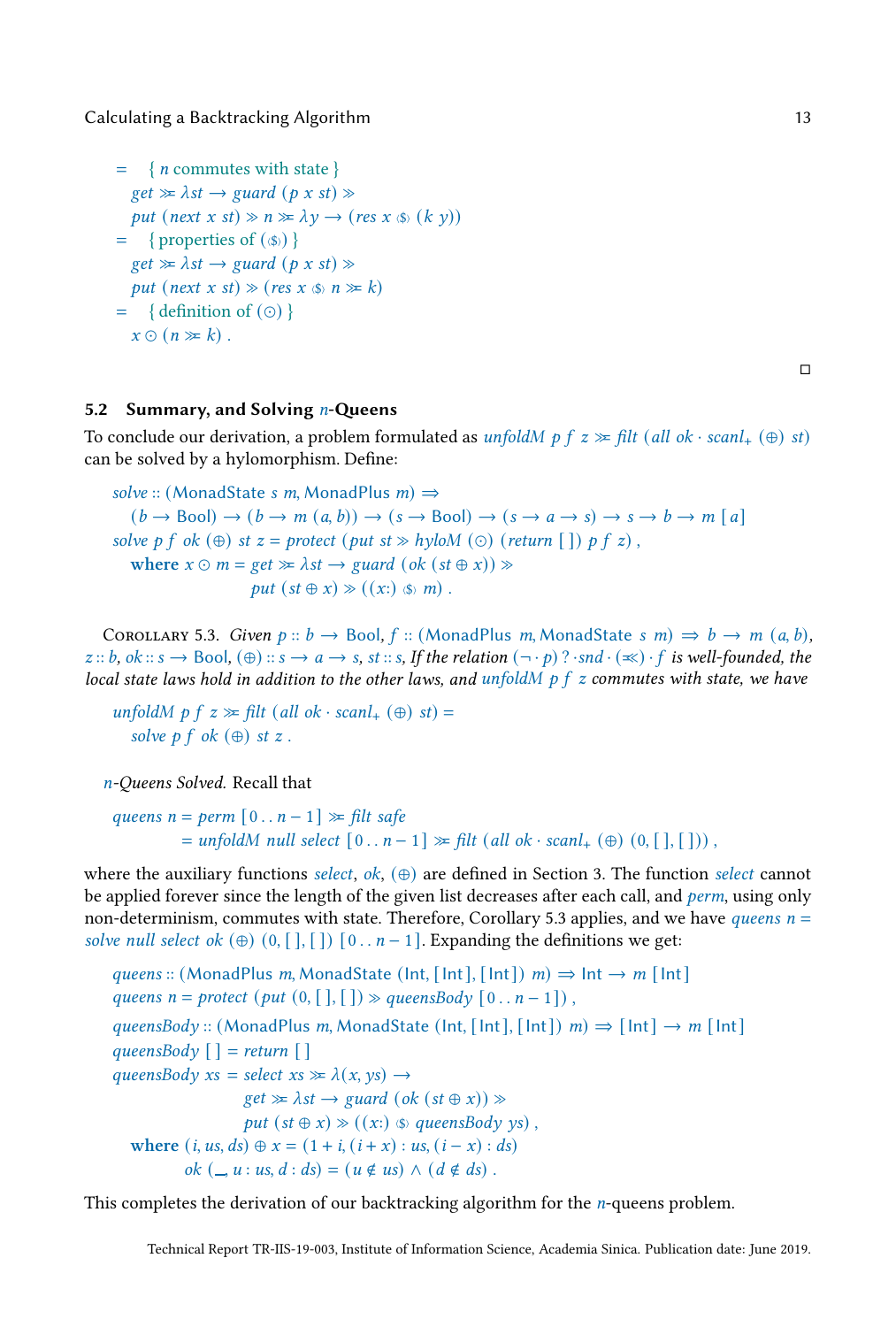#### 6 CONCLUSIONS AND RELATED WORK

This report is a case study of reasoning and derivation of monadic programs. To study the interaction between non-determinism and state, we construct backtracking algorithms solving problems that can be specified in the form unfoldM f  $p \gg$  assert (all ok · scanl<sub>+</sub> (⊕) st). The derivation of the backtracking algorithm works by fusing the two phases into a monadic hylomorphism. It turns out that in derivations of programs using non-determinism and state, commutativity plays an important role. We assume in this report that the local state laws (right-distributivity and right-zero) hold. In this scenario we have nicer properties at hand, and commutativity holds more generally.

The local state laws imply that each non-deterministic branch has its own state. It is cheap to implement when the state can be represented by linked data structures, such as a tuple containing lists, as in the n-queens example. When the state contains blocked data, such as a large array, duplicating the state for each non-deterministic branch can be costly. Hence there is practical need for sharing one global state among non-deterministic branches. When a monad supports shared global state and non-determinism, commutativity of the two effects holds in limited cases. The behaviour of the monad is much less intuitive, and might be considered awkward sometimes. In a subsequent paper [\[Pauwels et al. 2019\]](#page-14-1), we attempt to find out what algebraic laws we can expect and how to reason with programs when the state is global.

[Affeldt et al. \[2019\]](#page-13-11) modelled a hierarchy of monadic effects in Coq. The formalisation was applied to verify a number of equational proofs of monadic programs, including some of the proofs in an earlier version of this report. A number of errors was found and reported to the author.

Acknowledgements. The author would like to thank Tyng-Ruey Chuang for examining a very early draft of this report; Jeremy Gibbons, who has been following the development of this research and keeping giving good advices; and Tom Schrijvers and Koen Pauwels, for nice cooperation on work following-up this report. Thanks also go to Reynald Affeldt, David Nowak and Takafumi Saikawa for verifying and finding errors in the proofs in an earlier version of this report. The author is solely responsible for any remaining errors, however.

## REFERENCES

- <span id="page-13-11"></span>Reynald Affeldt, David Nowak, and Takafumi Saikawa. 2019. A hierarchy of monadic effects for program verification using equational reasoning. In Mathematics of Program Construction, Graham Hutton (Ed.). Springer.
- <span id="page-13-10"></span>Henk Doornbos and Roland C. Backhouse. 1995. Induction and recursion on datatypes. In Mathematics of Program Construction (Lecture Notes in Computer Science), Bernhard Möller (Ed.). Springer, 242–256.
- <span id="page-13-2"></span>Jeremy Gibbons and Ralf Hinze. 2011. Just do it: simple monadic equational reasoning. In International Conference on Functional Programming, Olivier Danvy (Ed.). ACM Press, 2–14.
- <span id="page-13-6"></span>Andy Gill and Edward Kmett. 2014. The Monad Transformer Library. [https://hackage.haskell.org/package/mtl.](https://hackage.haskell.org/package/mtl)
- <span id="page-13-9"></span>Ralf Hinze, Nicolas Wu, and Jeremy Gibbons. 2015. Conjugate hylomorphisms, or: the mother of all structured recursion schemes. In Symposium on Principles of Programming Languages, David Walker (Ed.). ACM Press, 527–538.
- <span id="page-13-1"></span>Graham Hutton and Diana Fulger. 2008. Reasoning about effects: seeing the wood through the trees. In Draft Proceedings of Trends in Functional Programming, Peter Achten, Pieter Koopman, and Marco T. Morazán (Eds.).
- <span id="page-13-5"></span>Oleg Kiselyov. 2013. How to restrict a monad without breaking it: the winding road to the Set monad. [http://okmij.org/ftp/Haskell/set-monad.html.](http://okmij.org/ftp/Haskell/set-monad.html)

<span id="page-13-3"></span>Oleg Kiselyov. 2015. Laws of MonadPlus. [http://okmij.org/ftp/Computation/monads.html#monadplus.](http://okmij.org/ftp/Computation/monads.html#monadplus)

- <span id="page-13-7"></span>Oleg Kiselyov and Hiromi Ishii. 2015. Freer monads, more extensible effects. In Symposium on Haskell, John H Reppy (Ed.). ACM Press, 94–105.
- <span id="page-13-8"></span>Oleg Kiselyov, Amr Sabry, and Cameron Swords. 2013. Extensible effects: an alternative to monad transformers. In Symposium on Haskell, Chung-chieh Shan (Ed.). ACM Press, 59–70.
- <span id="page-13-4"></span>Erik Meijer, Maarten Fokkinga, and Ross Paterson. 1991. Functional programming with bananas, lenses, envelopes, and barbed wire. In Functional Programming Languages and Computer Architecture (Lecture Notes in Computer Science), R. John Muir Hughes (Ed.). Springer-Verlag, 124–144.
- <span id="page-13-0"></span>Eugenio Moggi. 1989. Computational lambda-calculus and monads. In Logic in Computer Science, Rohit Parikh (Ed.). IEEE Computer Society Press, 14–23.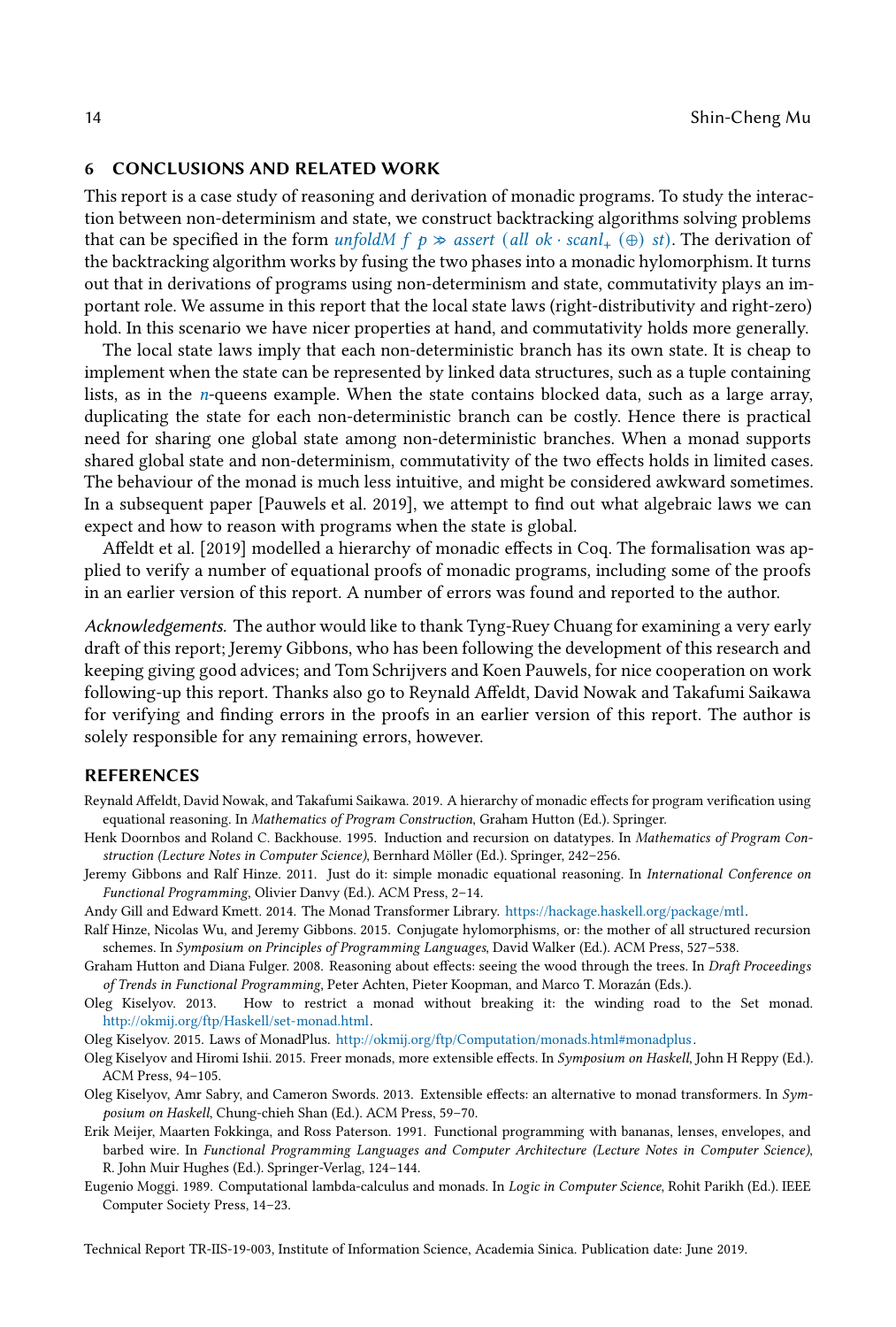<span id="page-14-4"></span>Alberto Pardo. 2001. Fusion of recursive programs with computational effects. Theoretical Computer Science 260, 1-2 (2001), 165–207.

<span id="page-14-1"></span>Koen Pauwels, Tom Schrijvers, and Shin-Cheng Mu. 2019. Handling local state with global state. In Mathematics of Program Construction, Graham Hutton (Ed.). Springer.

- <span id="page-14-0"></span>Philip L. Wadler. 1992. Monads for functional programming. In Program Design Calculi: Marktoberdorf Summer School, Manfred Broy (Ed.). Springer-Verlag, 233–264.
- <span id="page-14-3"></span>Nicolas Wu, Tom Schrijvers, and Ralf Hinze. 2012. Effect handlers in scope. In Symposium on Haskell, Janis Voigtländer (Ed.). ACM Press, 1–12.

## <span id="page-14-2"></span>A MISCELLANEOUS PROOFS

Proofs of [\(13\)](#page-2-6) and [\(14\)](#page-3-2).

PROOF. Proof of [\(13\)](#page-2-6) relies only on property of if and conjunction:

```
guard (p \wedge q)= if p \wedge q then return () else \emptyset= if p then (if q then return () else \emptyset) else \emptyset= if p then guard q else \emptyset= guard p \gg guard q.
```
To prove [\(14\)](#page-3-2), surprisingly, we need only distributivity and not [\(12\)](#page-2-4):

```
guard p \gg (f \ll m)= \{ definition of guard \}(if p then return () else \emptyset) \gg (f \lll m)
= (7) }
  if p then return () \gg (f \llap{$\langle \$\rangle$} m) else Ø >>> (f \llap{$\langle \$\rangle$} m)
= (3) (1) }
  if p then f \sin (return () \sin m) else f \sin (\sin)
= (7) }
 f \circ ((if p then return () else Ø) \gg m)
= { definition of guard }
 f \circledast (guard \ p \gg m).
```
Proof of [\(15\)](#page-3-1).

PROOF. We reason:

```
m \gg \lambda x \rightarrow guard p \gg return x
= { definition of guard }
  m \gg \lambda x \rightarrow (if \, p \, then \, return \, () \, else \, 0) \gg return \, x= (7), with f \nvert n = m \gg \lambda x \rightarrow n \gg return x }
  if p then m \gg \lambda x \rightarrow return () \gg return x
        else m \gg \lambda x \rightarrow \emptyset \gg return x
= { since return () \gg n = n (12) }
  if p then m else m \gg \emptyset= \{ assumption: m \gg \emptyset = \emptysetif p then m else \emptyset= { since return () \gg n = n (12) }
```